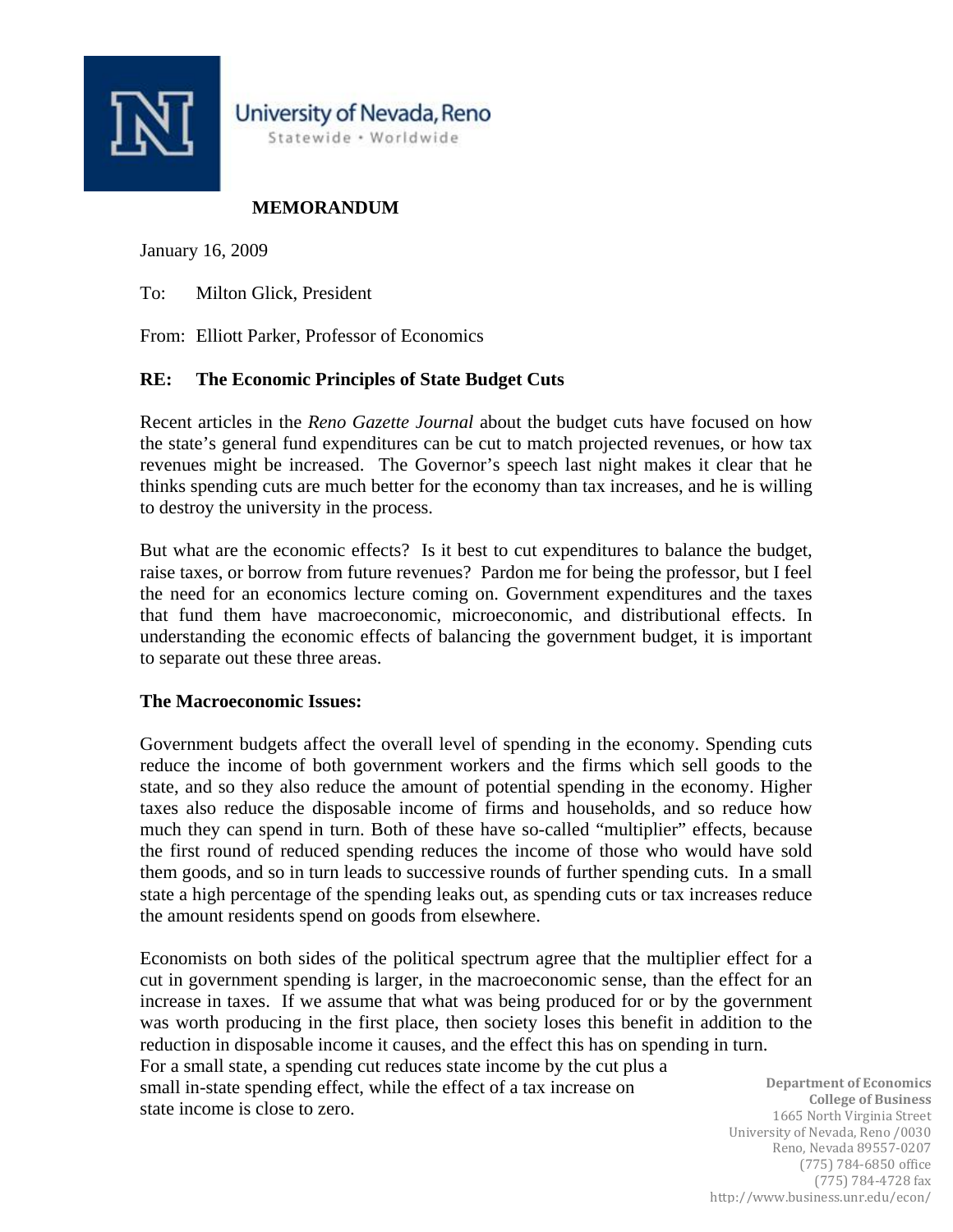In a severe downturn, governments might want to consider cutting taxes and increasing spending, rather than doing the opposite. Even the Hoover administration presided over a net increase in government expenditures and a reduction in tax revenues during the Great Depression, but most of this was a natural outcome and not the result of intentional policy. As Gross Domestic Product fell by 43 percent from 1929 to 1932, expenditures by federal, state, and local governments rose a little overall due to an increase in social benefits to the unemployed, while tax revenues declined as the economy collapsed. As a share of GDP, however, total tax revenues actually rose by a third. The Revenue Act of 1932 reflected President Hoover's primary concern with returning to a balanced budget, and it raised tax rates significantly even as the economy continued to slide.

While our federal government has apparently learned its lesson in this regard, state governments are usually bound by balanced-budget rules that lead them to become, in the recent phrase of Paul Krugman, a Nobel-prize winning economist, fifty Herbert Hoovers. It is worth noting, too, that all state and local governments together produce more public goods than the federal government, by far. Cutbacks by states may thus overwhelm the efforts of the federal government to stave off a deeper recession.

In the past, some macroeconomists took a mechanistic view of this process, but that view has long since been discarded by the economics profession. Multipliers depend on many things, for example. People who remain employed but anticipate a recession are more likely to save any tax rebate, and not spend it, while people who are saved from losing their jobs are less likely to be forced to severely cut back their consumption. What may help the economy avoid a steeper decline may not be so effective at leading to faster growth when the economy has recovered. More borrowing by the government can increase the costs of borrowing for the private sector, and government spending can crowd out private spending. It may also cause foreign savings to flow into our markets, creating a trade deficit as it crowds out our exports. To paraphrase a letter written to the editor of a local newspaper, our government borrowed money last year by running deficits financed by China to give most of us a tax rebate, which we then spent on imports from China, and we were somehow surprised that it did not stimulate our economy very much.

The Great Depression was caused by many things, of course, and not just the Hoover Administration's budget. There was a bubble and financial collapse, of course, but there was also a Federal Reserve system that actively made it all much worse by letting the money supply drop by a third. There was a two-thirds decline in our exports and imports due to protectionism, and a gold standard that forced other countries to reduce their own money supplies too. It was not until World War II, when government expenditures increased by staggering amounts, that the economy fully recovered.

Of course, once the economy recovers then balanced budgets become important again. If the government finds it is more politically popular to keep taxes low and spending high, then it may run up an unsustainable public debt, both explicit and implicit, putting the future in jeopardy. States, in general, can't do this as easily as the federal government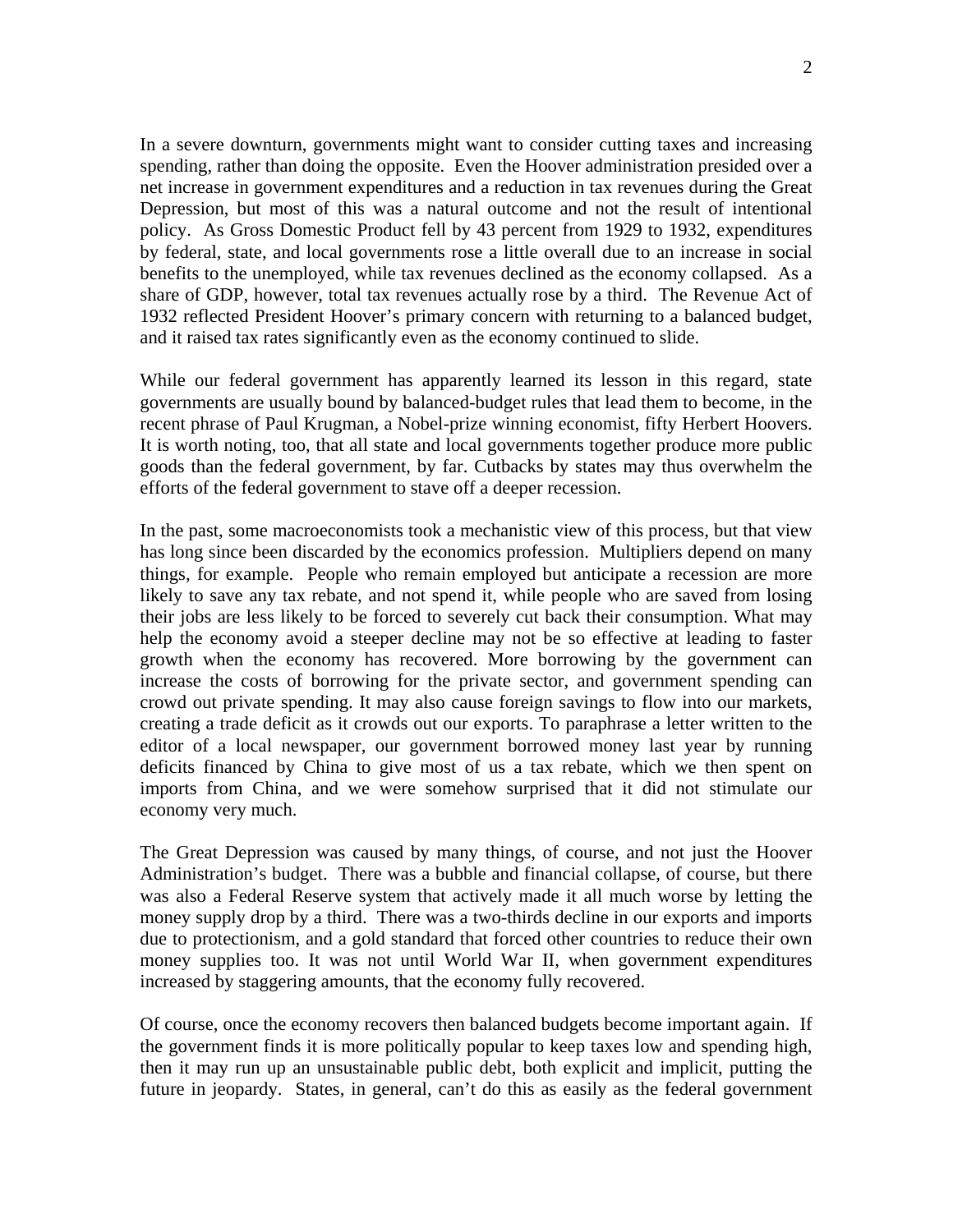can. Thus, it is incumbent on states to set aside adequate "rainy day" funds when times are good, and find better ways to run temporary deficits when times are bad.

In sum, the macroeconomic principle is that trying to cut expenditures and raise taxes during a severe economic downturn is a bad idea. It is natural for expenditures to rise during recessions, and tax collections to fall, and this should be allowed to happen in the short-run, and even encouraged. If you have to choose, it is better to raise taxes than to cut expenditures, but it is best to do neither.

### **The Microeconomic Issues:**

Free and private markets work very well under some conditions, but those conditions – perfect information, perfect competition, and complete markets in which sellers pay all the production costs and buyers receive all the benefits – are not always met. Governments may be able to address some of these market failures. In particular, government can provide or subsidize public goods, which are called that because they are things that benefit society but that can't or won't be provided by the private sector in adequate amounts. Police and fire protection, a justice system, national defense, financial regulation, highways, pollution control, sanitation, public health, and education are all good examples of public goods.

The taxes that pay for these public goods can distort incentives, however, because if we raise the cost of doing something, people will do less of it. Of course, there are times we want people to do less of something, which is why so-called "sin" taxes are popular, but in most cases economists think higher tax rates are inefficient.

There are also other potential inefficiencies in government intervention that may sometimes lead to making things worse. Governments, like private firms, are made up of human beings, and they share the same pitfalls. All organizations require good management so that the actions of individuals are made consistent with the interests of society. When state agencies lack information or proper incentive, when they lack competition, especially in light of government's potential for coercive power, or when their political leaders make spending decisions based on what is good for their own reelection and fund-raising prospects, then governments may not make things better.

We must realize that every public good we fund has an opportunity cost, and we must balance these costs and benefits against each other; we must decide what to do and how to do it as if it were our own money we were spending, and we need to decide what needs doing by how it benefits the citizens of the state. Because the state usually produces goods that the private sector does not, and monopolies tend to become inefficient whether they are public or private, it is important that we manage what the state does, to push all government agencies to act as if we actually faced competition. In areas where competitive private markets are likely to work well, the state should step back and let them do so.